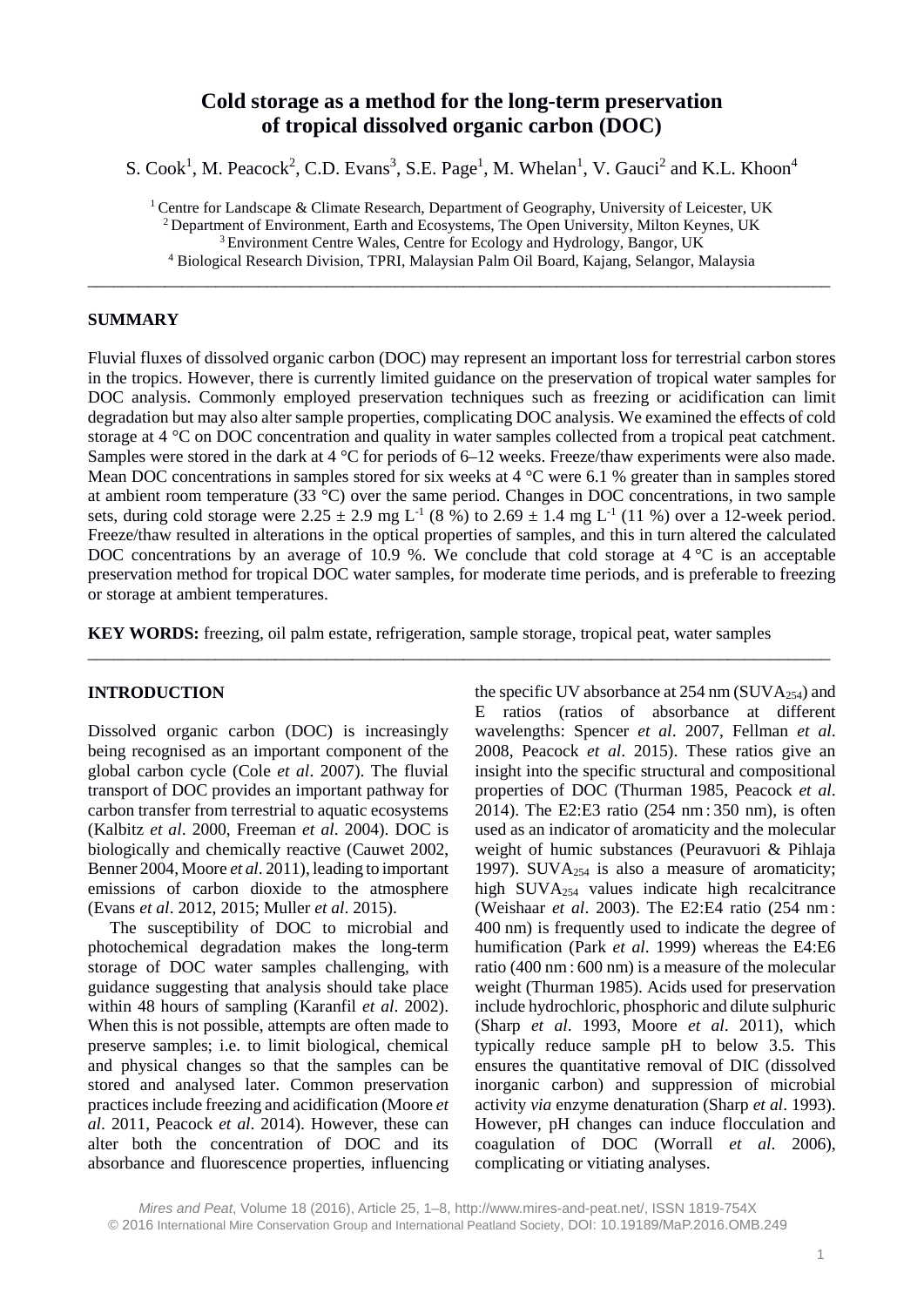Peacock *et al*. (2014, 2015) have investigated the effectiveness of cold storage at 4 °C as an alternative DOC preservation method. Peacock *et al*. (2014) reported little change in the absorbance properties of DOC in water samples collected from a UK ombrotrophic peatland when filtered and stored at 4 °C for a period of 12 weeks. A second study found that only 5 % of DOC was lost in cold storage over a similar period (Peacock *et al*. 2015). Additional studies found no significant changes in DOC concentrations in samples stored at 4 °C for periods of two weeks and 7–17 weeks, respectively (Ekström *et al*. 2011, Carter *et al*. 2012).

Taken together, these investigations suggest that storing filtered water samples in the dark at  $4 \degree C$  is viable for medium-term (e.g. 2–17 weeks) preservation of DOC and that this storage method does not hinder subsequent DOC analyses. However, these studies were all focused on water samples collected from temperate peatlands. We know of no published study of the effectiveness of cold storage on the quality and quantity of DOC in samples collected from tropical peatlands. Recently there has been a strong interest in DOC losses from tropical peatland catchments (Sjogersten *et al*. 2014, Muller *et al*. 2015), particularly in relation to anthropic disturbance (Moore *et al*. 2011, 2013). This has been driven, in part, by a realisation that losses of carbon from tropical peatlands to 'blackwater' rivers may be substantial (Evans *et al*. 2014), coupled with the recognition that these areas function as significant long-term carbon stores (Page *et al*. 2011). Investigations of tropical systems tend to be carried out in remote places with limited on-site laboratory facilities. Robust sample preservation methods are, therefore, paramount.

The two aims of our investigation were:

- (1)to quantify the effect of cold storage on the concentration and quality of tropical DOC; and
- (2)to assess whether quantitative and qualitative DOC changes during the storage of samples from tropical peatlands differ from those in samples from high latitudes.

# **METHODS**

The study sites were in the Malaysian province of Sarawak, northern Borneo, Southeast Asia. This region is characterised by an equatorial climate with high temperatures throughout the year (mean  $26^{\circ}$ C), and heavy rainfall  $(3000 \text{ mm yr}^{-1})$  without a distinct dry season (Melling *et al*. 2005). Water samples were collected from the Sebungan and Sabaju oil palm estates, east of the coastal town of Bintulu (from 3°07.81′ N to 3°14.91′ N, and 113°18.72′ E to 113°32.19′ E). The estates belong to the Sarawak Oil Palms Berhad (SOPB), Bintulu division, and cover a total area of 9,614 ha.

All water samples were collected and stored in 60 ml transparent polypropylene Nalgene® bottles. Electrical conductivity  $(\mu S \text{ cm}^{-1})$ , pH and temperature (°C) were measured on the unfiltered samples as they were collected. The bottled samples were transported immediately back to the field laboratory. There, samples were filtered through 0.45 μm cellulose nitrate membrane filters using a hand-operated suction pump. Two preservation experiments were conducted. In Experiment 1, DOC concentrations in refrigerator-stored samples were compared to those in samples stored at ambient temperature for a period of six weeks. In Experiment 2, DOC concentrations were determined on samples a short time (within five days) after collection and compared with concentrations determined on the same samples after cold storage (at  $4^{\circ}$ C) for approximately 12 weeks. Details of these experiments follow.

# **Experiment 1. Effect of cold storage on DOC quantity and quality**

Ten 60 ml water samples were collected from drainage ditches within the Sebungan oil palm plantation estate on 14 April 2015. Average water sample pH was 3.7, with temperature and electrical conductivity averaging  $26^{\circ}$ C and  $167 \mu S$  cm<sup>-1</sup>, respectively. After filtration each sample was divided, resulting in two sets of identical samples. The 30 ml sub-samples were stored in 60 ml bottles  $(30 \text{ ml of sample} + 30 \text{ ml of air})$ . One set was placed in a refrigerator at 4 °C and the other was stored at ambient temperature (around 33 °C) in a dark cabinet for a period of six weeks, after which samples were transported in polystyrene boxes, by courier, back to the UK. Total transport time was no more than four days, during which samples were kept in airconditioned facilities  $(< 18 \degree C)$ .

Upon return to the UK, samples were analysed using the non-purgeable organic carbon (NPOC) method (Sharp 1993) on a Shimadzu Total Carbon Analyser. The samples were acidified by syringe injection with 1 M hydrochloric acid to  $pH < 3$ , then sparged with purified air to remove any inorganic carbon (IC) (Sharp 1993). Total organic carbon was then measured using a non-dispersive infrared sensor and subsequently compared to a NPOC calibration curve with standards range  $0-100$  mg  $L^{-1}$ . In addition, UV-visible absorbance of the filtered water samples was measured using a Helios Gamma Spectrophotometer at wavelengths of 254, 270, 350,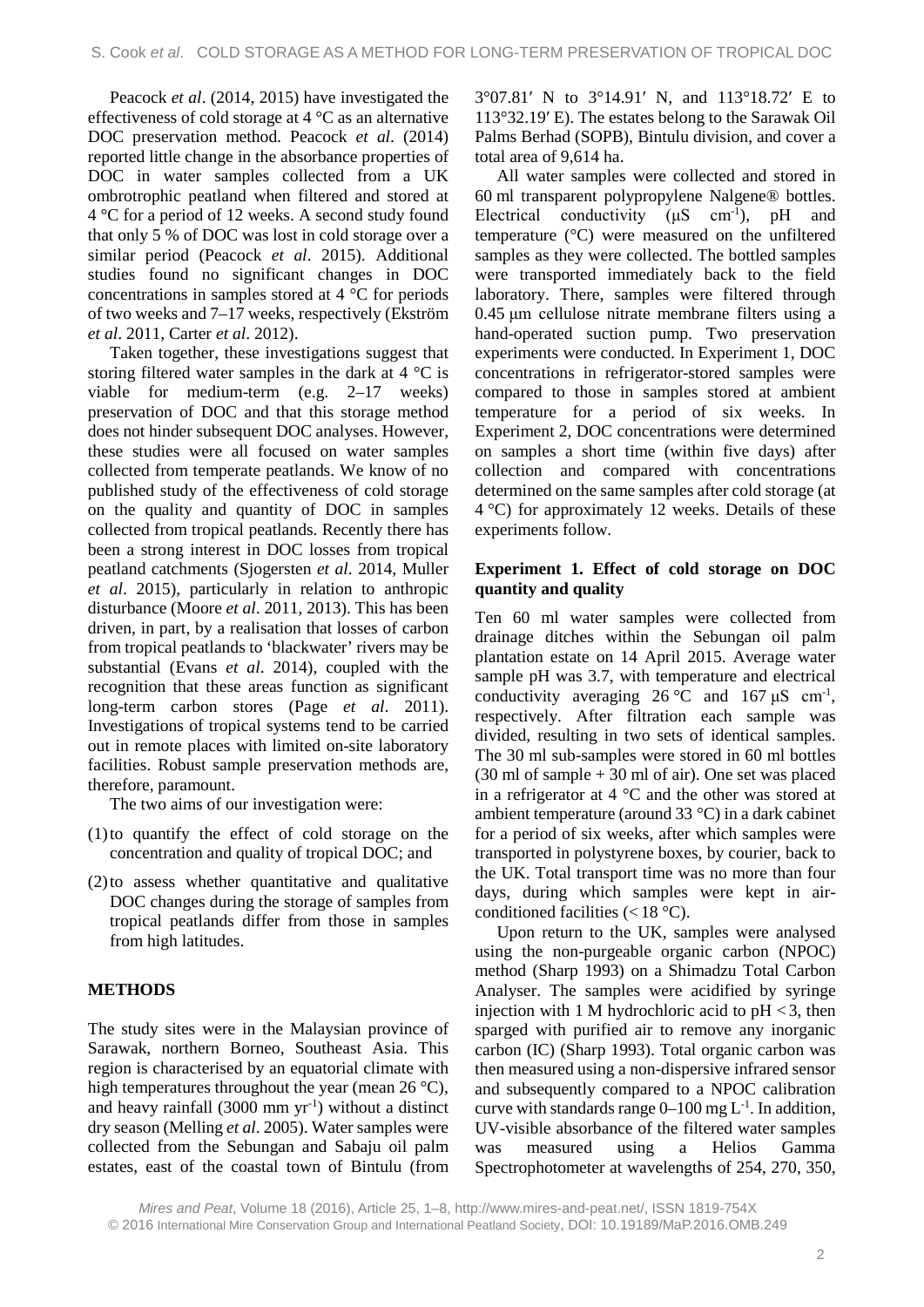400, 600 and 700 nm. This allowed the quality of the DOC to be quantified by calculating the E2:E3, E2:E4 and E4:E6 ratios, along with  $\text{SUVA}_{254}$  which was calculated as:

$$
SUVA_{254} = \frac{A_{254}}{c_{\text{DOC}}} \times 100
$$
 [1]

where SUVA<sub>254</sub> has units of L mg-C<sup>-1</sup> m<sup>-1</sup>,  $A_{254}$  is the absorbance at 254 nm and  $C_{\text{DOC}}$  is the DOC concentration (mg  $L^{-1}$ ).

### **Experiment 2. DOC changes during cold storage and the effect of freeze/thaw**

An additional 34 water samples were collected from drainage ditches within both oil palm estates (Sebungan and Sabaju), on 03 August 2015 (sample set 1) and 05 October 2015 (sample set 2). Average pH was 3.6 for sample set 1 and 4.4 for sample set 2. For sample sets 1 and 2, respectively, average temperatures were 29 °C and 30 °C, and average electrical conductivity values were 200  $\mu$ S cm<sup>-1</sup> and 196 μS cm<sup>-1</sup>. Samples were filtered in the same way as those collected on 14 April 2015 for Experiment 1 (see above) and stored at  $4^{\circ}$ C for an average of 12 weeks (total cold storage time in both the UK and the tropics; range 73–101 days depending on the availability of analysis equipment). During this time, the samples were analysed (within five days of collection) on a portable Cole-Parmer UV/visible spectrophotometer at wavelengths of 270, 350, 400, 600 and 700 nm. DOC concentrations were determined using a two-wavelength approach (Tipping *et al*. 2009, Carter *et al*. 2012) and the universal calibration parameters outlined in Carter *et al*. (2012).

The samples were transported back to the UK as described for Experiment 1. Upon return to the UK, samples from set 1  $(n=17)$  were re-analysed on a Cole-Parmer UV/visible spectrophotometer, across the same set of wavelengths, on 11 November 2015 (i.e. 101 days after sample collection). The same procedure was followed for sample set 2  $(n=17)$  on 16 December 2015 (i.e. 73 days after sample collection). DOC concentrations were re-determined using the same two-wavelength approach (Tipping *et al*. 2009, Carter *et al*. 2012) as described above.

DOC concentrations determined at the field laboratory were compared with the post-storage concentrations determined in the UK in order to estimate changes in DOC concentration occurring during cold storage (4 °C) and transport (<18 °C).

After analysis, the 17 samples belonging to set 1 were frozen at -20 °C for 48 hours, then left to melt at ambient laboratory temperature in the dark. These

samples were then re-analysed for absorbance at 270, 350 and 700 nm.

#### **Statistical analyses**

Quantitative data analysis was performed using parametric statistical tests when appropriate (GraphPad Prism, version 6). Normality was tested using the Shapiro-Wilk test and homogeneity using the Bartlett test. Differences between samples were then assessed using t-tests (paired and un-paired) and ANOVAs. Where data were not normally distributed, Mann-Whitney, Wilcoxon, Kruskal Wallis and Friedman tests were used.

### **RESULTS**

# **Experiment 1. Effect of cold storage on DOC quantity and quality**

In Experiment 1, DOC concentrations were significantly greater in refrigerated samples  $(P \le 0.0001)$  than in those stored at room temperature (Figure 1). Differences in concentrations ranged from 0.26 mg L<sup>-1</sup> (0.7 % difference) to 3.79 mg L<sup>-1</sup> (9.9 %) difference). The mean DOC concentration from the refrigerated samples was 6.1 % (2.4  $\pm$  0.4 mg L<sup>-1</sup>) greater than that from samples stored at ambient temperature. Similarly, absorbance at 254 nm was significantly greater (*P*≤ 0.001) in refrigerated samples than in those stored at room temperature (Figure 1), by an average of  $0.11 \pm 0.02$ .

SUVA254 values ranged between 5.6 and 5.9 L mg- $C^{-1}$  m<sup>-1</sup> for all samples in Experiment 1. These



Figure 1. Average DOC concentrations and absorbance at 254 nm for the two storage methods in Experiment 1. Error bars indicate the standard error of the mean. The degree of statistical significance between the two methods (paired twotailed t-test) is also shown  $(n=10)$ .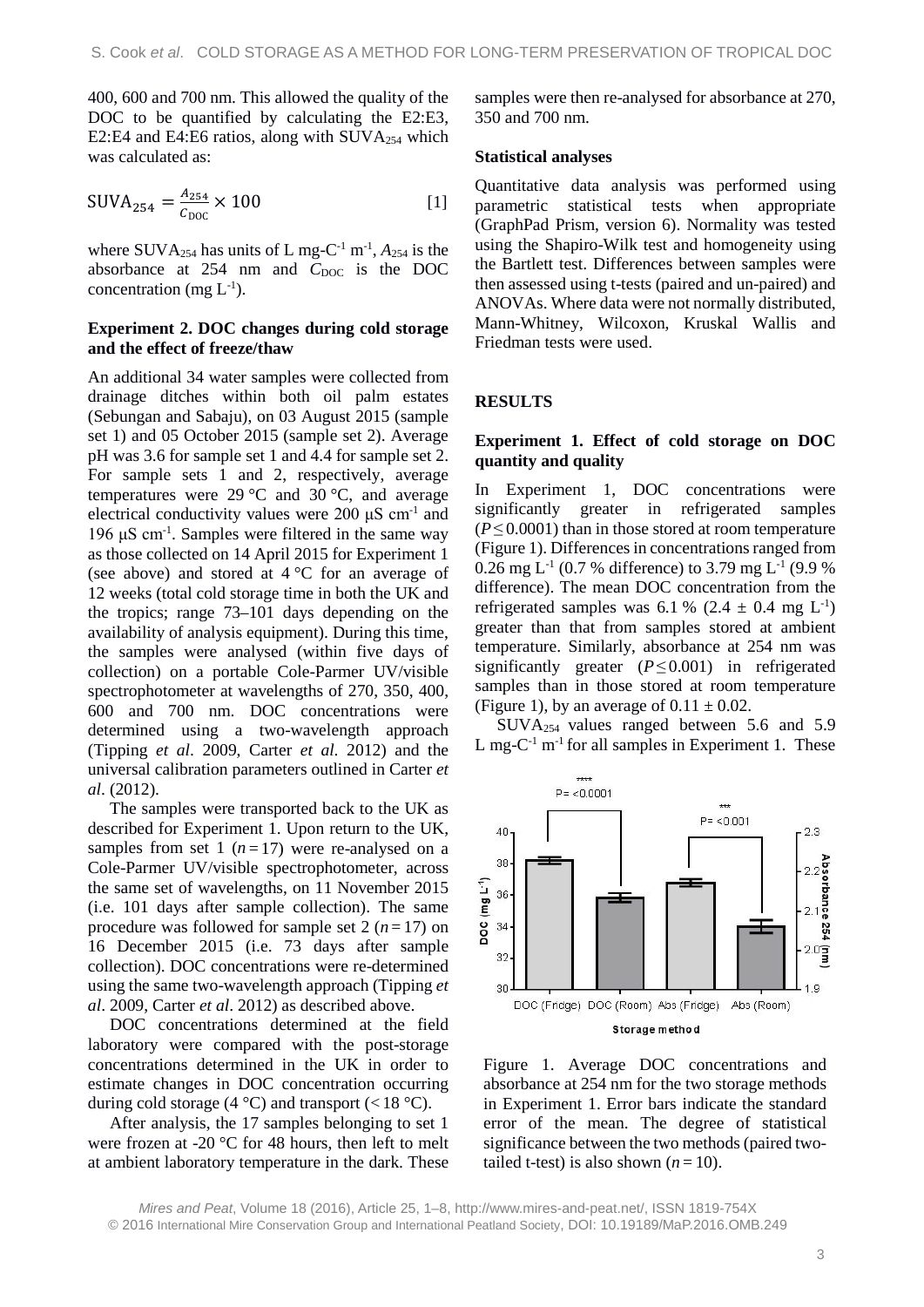values are high compared with those reported for river systems, in both northern  $(1.3-4.5 \text{ L mg-C}^{-1} \text{ m}^{-1})$ and tropical  $(3.7-4.1 \text{ L mg-C}^{-1} \text{ m}^{-1})$  latitudes (Spencer *et al.* 2008, Moore *et al.* 2013). A statistically significant negative relationship (Figure 2) was found between SUVA254 and differences in DOC concentrations ( $R^2 = 0.45$ ;  $P \le 0.05$ ). This shows that high values of SUVA<sub>254</sub>, an indicator of recalcitrance, correlate with low DOC differences between storage techniques and, thus, suggests that recalcitrant DOC in samples stored at room temperature may be less susceptible to biodegradation over time. However, due to the small range in our SUVA254 values, these findings cannot conclusively support  $\text{SUVA}_{254}$  as an indicator for DOC aromaticity.

### **Experiment 2. DOC changes during cold storage**

#### *Absorbance changes*

Differences in absorbance measured immediately after sampling and after approximately 12 weeks of cold storage are shown in Figure 3. In sample set 1, absorbance gains were displayed in nine samples and losses in eight samples, at wavelengths of both 270 nm and 350 nm. At a wavelength of 700 nm, absorbance gains were recorded in ten samples and losses in three samples, whilst four samples showed no change. In contrast, sample set 2 exhibited gains in all samples at 270 nm, and only two of the 17 samples exhibited losses at both 350 nm and 700 nm.

Mean absolute absorbance changes at 270 nm were  $0.07 \pm 0.03$  and  $0.065 \pm 0.006$ , for sample sets 1 and 2, respectively. For both sample sets, absorbance values at 270 nm after cold storage were statistically significantly (*P*≤ 0.05) different from the original absorbance values before cold storage. Mean absolute absorbance changes at 350 nm were notably greater in sample set  $1(0.06 \pm 0.02)$  compared with sample set  $2(0.024 \pm 0.004)$ . However, absorbances at 350 nm before and after cold storage, for both sample sets, did not differ significantly  $(P > 0.05)$ . Changes in absolute absorbance at 700 nm were  $0.02 \pm 0.01$  and  $0.009 \pm 0.002$  for sample sets 1 and 2, respectively, resulting in significant differences  $(P \leq 0.01)$  between the absorbance values recorded at 700 nm before and after cold storage, for both sample sets.

#### *DOC changes*

The overall average absolute % difference in DOC concentration before and after cold storage was 9.6 %  $(2.5 \pm 0.5 \text{ mg } L^{-1})$ . In sample set 1 the average normalised difference in DOC concentration was  $2 \pm 1$  mg L<sup>-1</sup> (i.e. 8 %) and in sample set 2 it was  $2.7 \pm 0.4$  mg L<sup>-1</sup> (i.e. 11 %) (Figure 4). Percentage changes in DOC concentrations were significantly greater in sample set 2 compared with sample set 1 (*P*≤ 0.05) (Figure 4).

### **Experiment 2. Effect of freezing and thawing on DOC quality**

Following freeze/thaw, absorbance losses were observed for all samples at both 270 and 350 nm (Figure 5). At 700 nm, there was a reduction in absorbance in ten samples and an increase in absorbance in six samples with no change in one sample (Figure 5). The average changes in absolute absorbance at 270, 350 and 700 nm, before and after freeze/thaw, were  $0.07 \pm 0.02$ ,  $0.034 \pm 0.008$  and  $0.003 \pm 0.001$ , respectively. Absorbance values after freeze/thaw in comparison to the original



Figure 2. Relationship between SUVA<sub>254</sub> of the refrigerated samples and DOC concentration differences between the two storage techniques, in Experiment 1.The regression was significant ( $P \le 0.05$ ). The large numerical constants look implausible but are correct. They result from counterbalancing the x-multiplier and the constant over the very small x-range involved.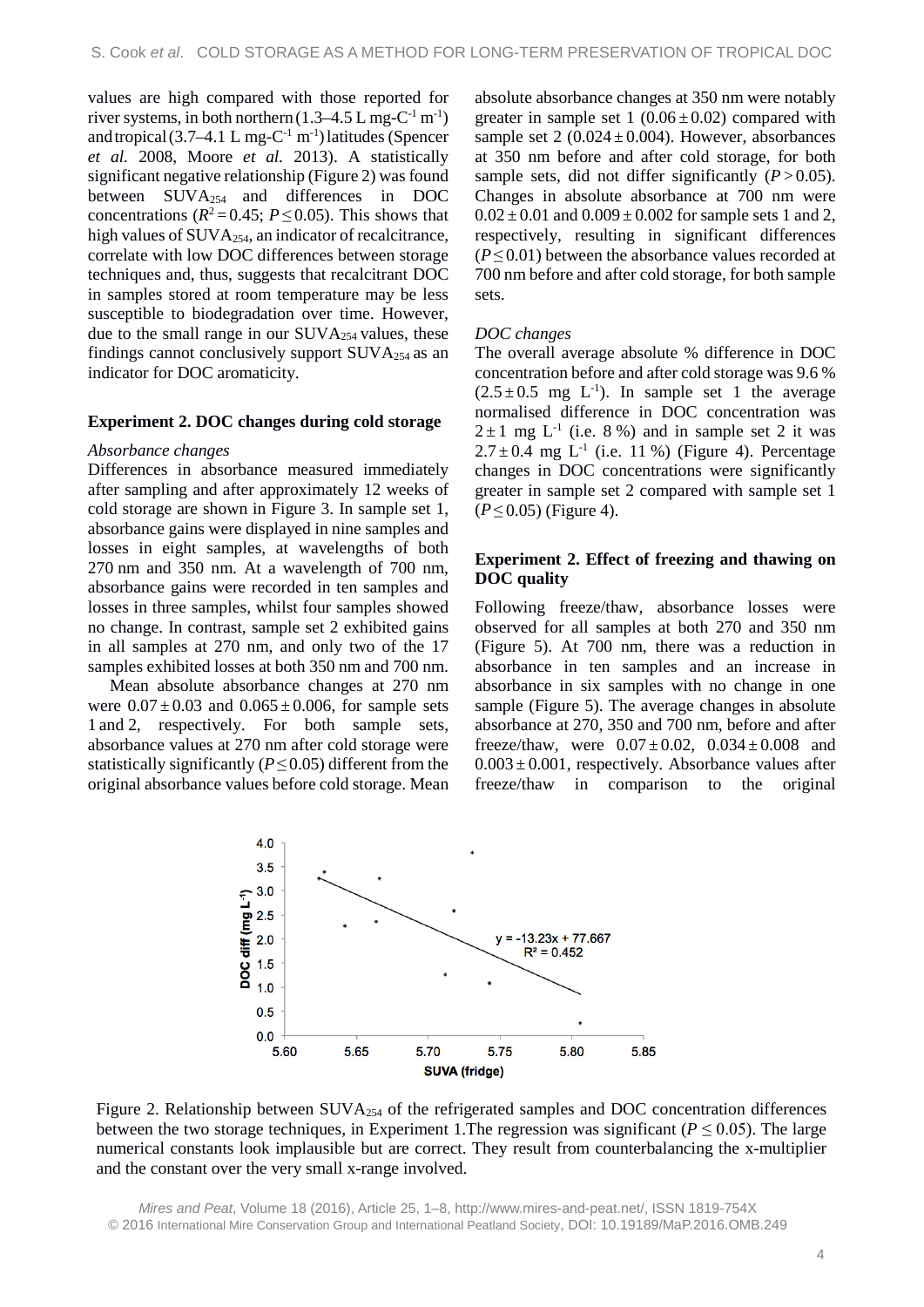

Figure 3. Experiment 2: changes in absorbance at 270 nm  $(A_{270})$ , 350 nm  $(A_{350})$  and 700 nm  $(A_{700})$  of samples during approximately 12 weeks of cold storage (4 °C) Positive values are increases. There are two sets of 17 samples. Set 1 was collected on 03 August 2015, and set 2 on 05 October 2015.



Figure 4. Average normalised % differences in DOC observed, for the same sample, before and after approximately 12 weeks of cold storage (4 °C), for both sample sets in Experiment 2. DOC concentrations were calculated using the twowavelength approach (Carter *et al*. 2012). Error bars show the standard error of the mean. The significance of differences is also shown (unpaired two-tailed t-tests,  $n = 17$ ).

absorbances were significantly different (*P*≤ 0.0001) at wavelengths of 270 nm and 350 nm, but not at 700 nm  $(P > 0.05)$ .

Average calculated DOC concentrations, using the two-wavelength approach, before and after freeze/thaw are shown in Figure 6. The freeze/thaw process resulted in a small loss in overall calculated DOC concentrations, which was not significant compared to the original DOC concentrations recorded in August 2015. Absolute changes in DOC concentrations after the freeze/thaw process ranged from 0.12 to 18.5 mg  $L^{-1}$  across the sample set, with an average change of  $3 \pm 1.1$  mg L<sup>-1</sup>. This represents a 10.9 % difference compared with the original DOC concentrations recorded in August 2015. However, because the freeze/thaw process resulted in significant  $(P \le 0.0001)$  alterations to the DOC spectra at 270 nm and 350 nm (Figure 5), this will probably have resulted in the miscalculation of DOC concentrations following freeze/thaw. Therefore, the observed changes in DOC concentrations following freeze/thaw probably reflect changes to the DOC absorbance spectra rather than actual reductions in DOC concentrations.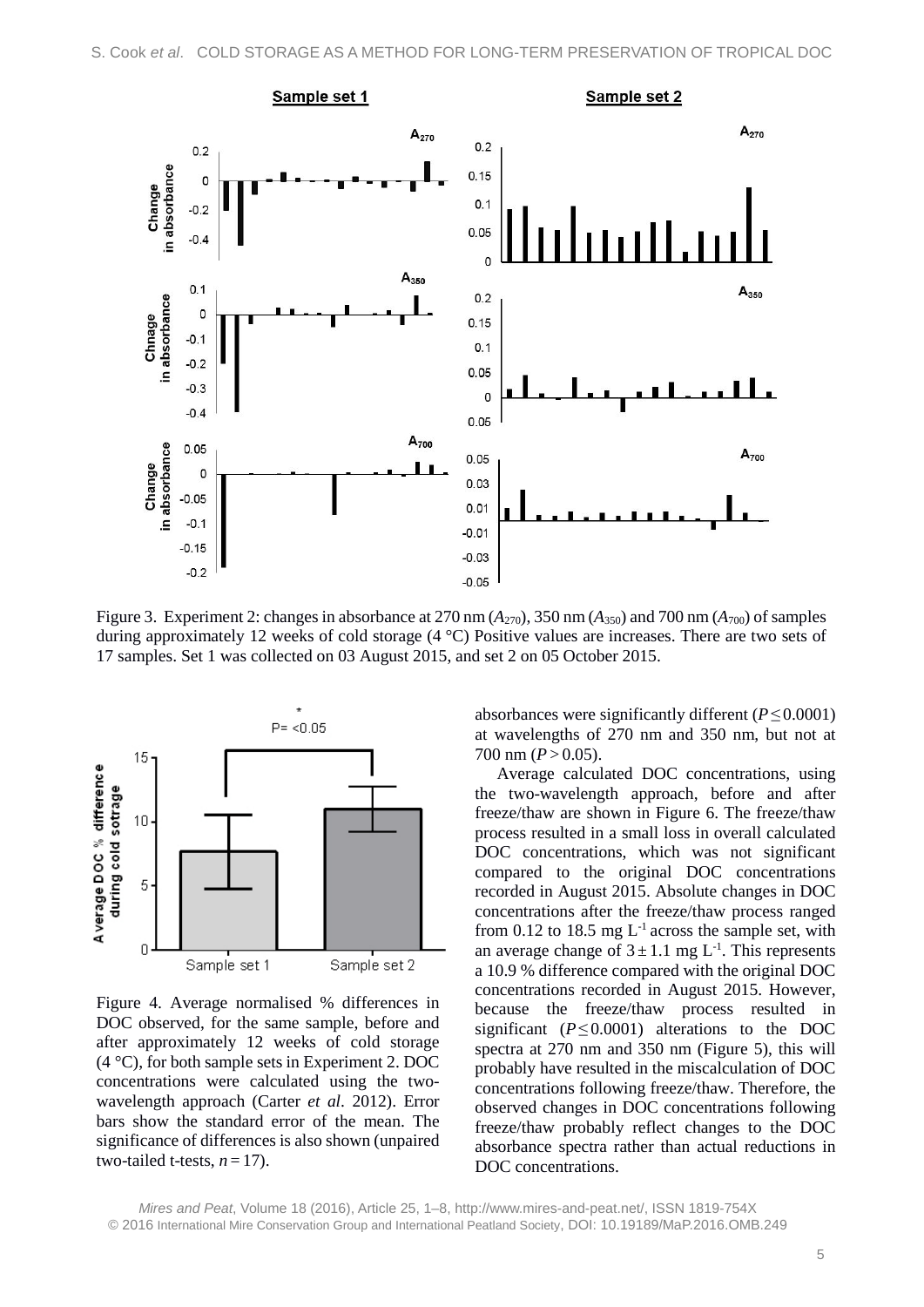

Figure 5. Experiment 2: changes in absolute absorbance values at 270 nm (*A*270), 350 nm (*A*350) and 700 nm  $(A_{700})$ , following freeze/thaw. Positive values are increases. There is one set of 17 samples.



Figure 6. Comparison of DOC concentrations before and after freeze/thaw, in Experiment 2. DOC concentrations were calculated using the two-wavelength approach (Carter *et al*. 2012). Error bars show the standard error of the mean  $(n=17)$ .

### **DISCUSSION**

In Experiment 1, loss rates of DOC in samples kept at an ambient temperature of 33 °C were high (6.1 % over six weeks) relative to those stored at 4 **°**C**,** suggesting that tropical DOC concentrations could experience decreases of about 1 % *per* week. This is not surprising considering the temperature that these samples were exposed to during storage, which will have enhanced microbial activity and associated degradation of DOC (Kalbitz *et al*. 2000), and even non-biological chemistry. These differences in DOC concentrations are also reflected in the significant differences (*P*≤ 0.001) in absorbance at 254 nm observed between the two storage methods(Figure 1).

Greater sample SUVA254 values indicate the presence of humic and fulvic acids, including phenolic compounds, which remain biologically intact in the environment for long periods of time (Clark *et al*. 2010, Benner & Kaiser 2011). A significant negative relationship was observed between SUVA254 and the difference in DOC between the two storage methods (Figure 2). High SUVA254 values are indicative of recalcitrant DOC compounds, thus this observation suggests that even with prolonged exposure to high temperatures, more of the aromatic DOC remains relatively resistant to degradation (Weishaar *et al*. 2003). But the small range in SUVA254 values presented in Figure 2 limits the support for SUVA254 as a proxy for DOC bioavailability.

In terms of cold storage effects on DOC quality (Experiment 2), changes in absorbance occurred across the DOC spectra (270 nm, 350 nm and 700 nm) for both sample sets. These observed changes, before and after cold storage, were significant at wavelengths of 270 nm and 700 nm. Interestingly, in sample set 2 the majority of the samples showed increased absorbance at all wavelengths. This could be a reflection of DOC flocculation with storage time resulting in a shift in the absorbance properties of the samples. However, absorbance corrections at 700 nm were made when calculating all DOC concentrations in order to adjust for turbidity and, thus, sample flocculation, as suggested by Carter *et al.* (2012). Consequently, it is more likely that the differences in absorbance responses between the two sample sets is a reflection of the different months in which the two samples sets were collected (August *versus* October) and thus reflect differences in both water chemistry and perhaps DOC composition.

Overall, the water samples in Experiment 2 showed only small changes in DOC concentrations  $(2-2.7 \text{ mg } L^{-1}$ , corresponding to 8-11 %), when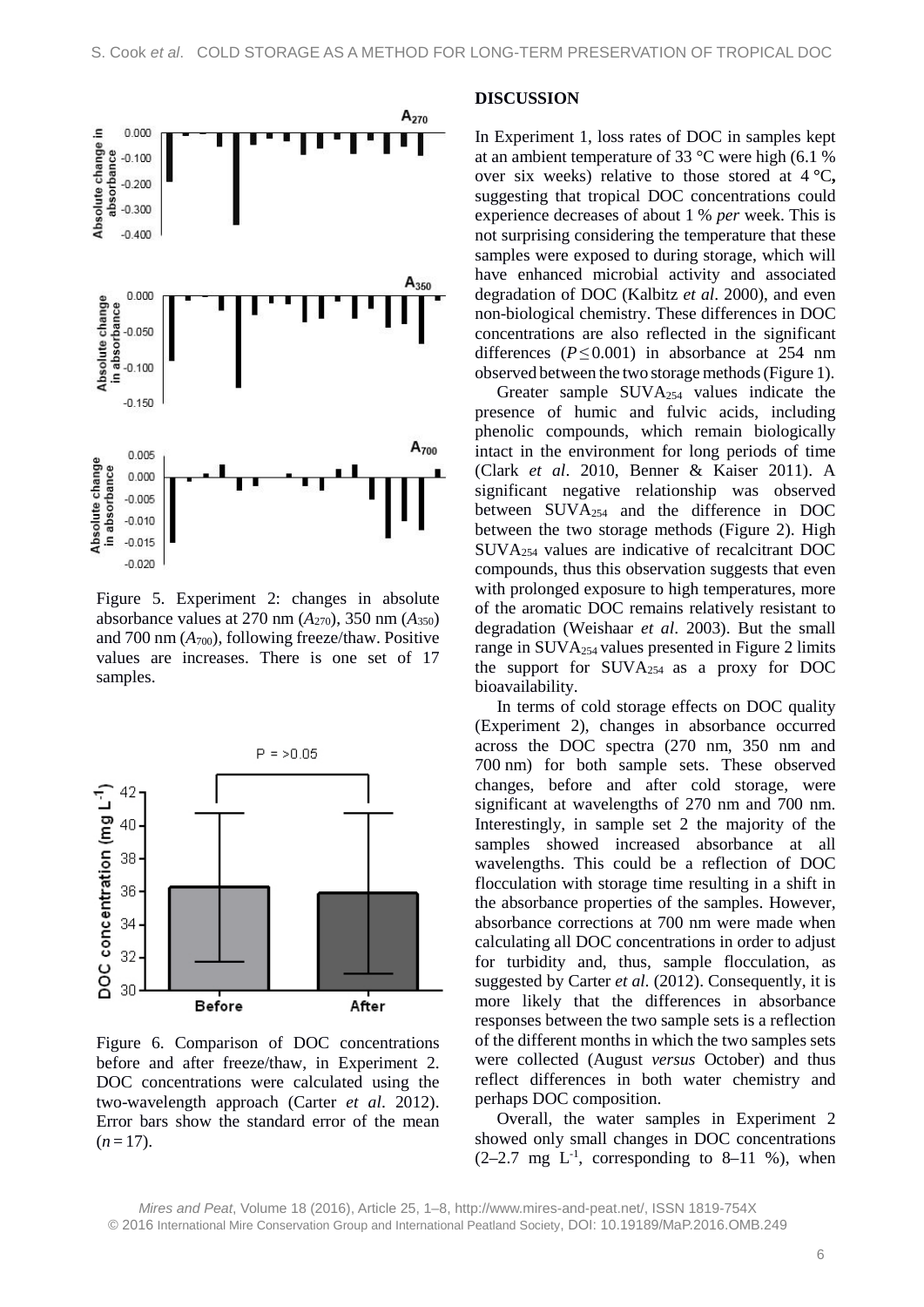stored for approximately 12 weeks at 4 °C. This suggests that if water samples are collected, filtered immediately and refrigerated, then DOC losses in water samples from tropical peatlands may be acceptable. From a fieldwork perspective the practical implications of this finding are significant: samples can be stored and shipped back (at a temperature below 20 °C) for analysis when convenient, avoiding the complex logistical issues associated with immediate analysis in remote locations.

The average variance in DOC loss over the 12 weeks in cold storage was  $9.5 \text{ mg } L^{-1}$ ; however, this was skewed by one data point indicating a large change in DOC concentration during cold storage (50 %). Removal of this single outlier results in an average difference of  $2 \text{ mg } L^{-1}$ , suggesting that losses of DOC during cold storage are low and somewhat predictable.

The data from the freeze/thaw experiment demonstrate that, whilst overall changes in DOC concentrations before and after freeze/thaw were small (losses of 10.9 % compared to 9.6 % under cold storage; Experiment 2), significant changes in the absorbance spectra at 270 nm and 350 nm were observed even after only 48 hours of frozen storage. This suggests that although changes in total DOC concentration may be minor, changes in the quality of the DOC may be occurring. This may be a consequence of the stability of the different fractions that comprise the DOC molecule changing during the freeze/thaw process (Spencer *et al*.2007). In addition, as samples were not re-filtered after freezing, it is possible that this process caused aggregation, leaving suspended particles of DOC, further contributing to the modifications observed in the optical properties of the DOC. Taken together these observations suggest that freezing may be a suitable preservation method if bulk DOC measurements (only) are of interest, but unsuitable if DOC quality is the main focus, directly supporting findings by Peacock *et al*. (2015). To confirm this observation, further experimentation into the effects of freezing the samples would need to be undertaken.

# **ACKNOWLEDGEMENTS**

For support we thank the Malaysian Oil Palm Board (grant: R010913000); the Universities of Aberdeen and St. Andrews, and Sarawak Oil Palms Berhad; and the Natural Environment Research Council (NERC) (grant: X402NE53). VG and SC are grateful to the AXA Research Fund for support. Furthermore, SEP and MW thank the University of Leicester for study leave. We thank Dicky Clymo as editor, and one anonymous reviewer, for their useful comments.

# **REFERENCES**

- Benner, R. (2004) What happens to terrestrial organic matter in the ocean? *Marine Chemistry*, 92, 307– 310.
- Benner, R. & Kaiser, K. (2011) Biological and photochemical transformations of amino acids and lignin phenols in riverine dissolved organic matter. *Biogeochemistry,* 102, 209–222.
- Carter, H.T., Tipping, E., Koprivnjak, J-F., Miller, M.P., Cookson, B. & Hamilton-Taylor, J. (2012) Freshwater DOM quantity and quality from a twocomponent model of UV absorbance. *Water Research*, 46, 4532–4542.
- Cauwet, G. (2002) DOM in the coastal zone. In: Hansell, D.A & Carlson, C.A (eds.) *Biogeochemistry of Marine Dissolved Organic Matter*. Academic Press, San Diego, 579–609.
- Clark, J.M., Bottrell, S.H., Evans, C.D., Monteith, D.T., Bartlett, R., Rose, R., Newton, J.R. & Chapman, P.J. (2010) The importance of the relationship between scale and process in understanding long-term DOC dynamics. *Science of the Total Environment*, 408, 2768–2775.
- Cole, J.J., Prairie, Y.T., Caraco, N.F., McDowell, W.H., Tranvik, L.J., Striegl, R.G., Duarte, C.M., Kortelainen, P., Downing, J.A., Middelburg, J.J. & Melack, J. (2007) Plumbing the global carbon cycle: integrating inland waters into the terrestrial carbon budget. *Ecosystems*, 10, 172–185.
- Ekström, S.M., Kritzberg, E.S., Kleja, D.B., Larsson, N., Nilsson, P.A., Graneli, W. & Bergkvist, B. (2011) Effect of acid deposition on quantity and quality of dissolved organic matter in soil-water. *Environmental Science and Technology*, 45, 4733–4739.
- Evans, C.D., Jones, T.G., Burden, A., Ostle, N., Piotr, Z., Cooper, M.D.A., Peacock, M., Clark, J.M., Oulehle, F., Cooper, D. & Freeman, C. (2012) Acidity controls on dissolved organic carbon mobility in organic soils. *Global Change Biology*, 18, 3317–3331.
- Evans, C.D., Page, S.E., Jones, T., Moore, S., Gauci, V., Laiho, R., Hruška, J., Allott, T.H.E., Billett, M.F., Tipping, E., Freeman, C. & Garnett, M.H. (2014) Contrasting vulnerability of drained tropical and high-latitude peatlands to fluvial loss of stored carbon. *Biogeochemical Cycles*, 28, 1215–1234.
- Evans, C.D., Renou-Wilson, F. & Strack, M. (2015) The role of waterborne carbon in the greenhouse gas balance of drained and re-wetted peatlands. *Aquatic Sciences*, 78, 573–590.
- Fellman, J.B., D'Amore, D.V. & Hood, E. (2008) An evaluation of freezing as a preservation technique for analyzing dissolved organic C, N and P in